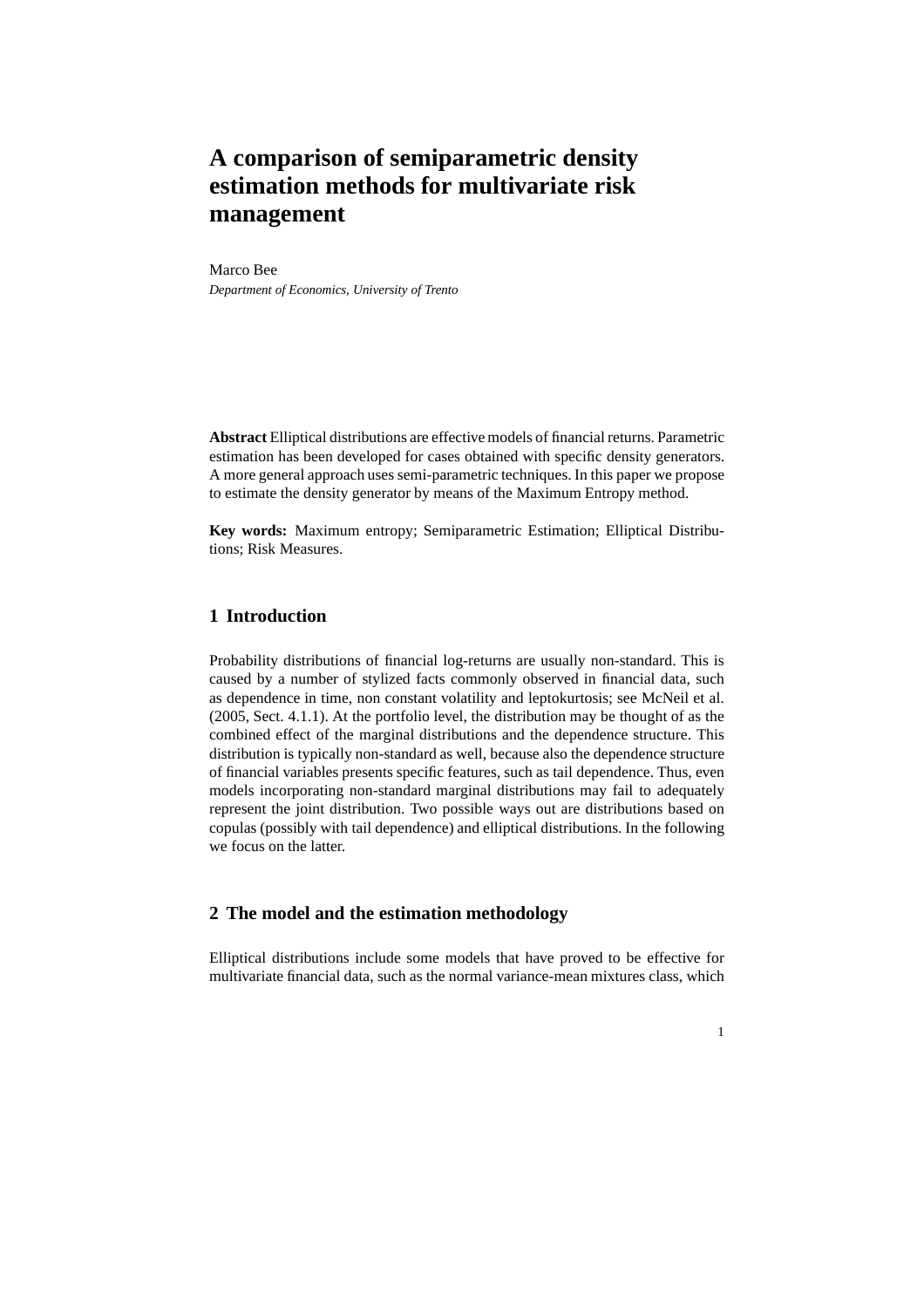contains as a special case the family of generalized hyperbolic distributions (McNeil et al., 2005, p. 94). The density of an r-dimensional elliptical random vector  $X$  with mean vector  $\mu$  and covariance matrix  $\Sigma$  is given by

$$
f(\boldsymbol{x}) = \frac{1}{(\det \boldsymbol{\Sigma})^{1/2}} g(Q),\tag{1}
$$

where  $Q = (\mathbf{x} - \boldsymbol{\mu})' \boldsymbol{\Sigma}^{-1} (\mathbf{x} - \boldsymbol{\mu})$  and g is a real function called density generator.

Parametric estimation techniques have been developed for cases corresponding to specific density generators. More generally, the semi-parametric approach introduced by Bingham et al. (2003) uses the median estimator for  $\mu$  and an LS-estimator for  $\Sigma$ , and estimates q nonparametrically by means of a kernel density approach. However, the application of the latter method is not straightforward, as the choice of the bandwidth requires to set several parameters. Moreover, the estimated generator is evaluated at a finite number of points. In order to have a continuous generator not affected by subjective decisions of the analyst, we propose to use the Maximum Entropy (ME) approach for estimating the density generator.

The ME distribution is "uniquely determined as the one which is maximally noncommittal with respect to missing information, and it agrees with what is known, but expresses maximum uncertainty with respect to all other matters" (Jaynes, 1957). The ME density is given by

$$
f(x) = \exp\left\{-\sum_{i=0}^{k} \lambda_i g_i(x)\right\},\tag{2}
$$

where k is the number of moment constraints and  $q_i$ s are the functional forms of the so-called "characterizing moments". In most cases, they are the arithmetic or logarithmic moments, corresponding respectively to  $q(x) = x$  and  $q(x) = \log(x)$ . The  $k + 1$  parameters are the Lagrange multipliers of the maximization problem

$$
\max_{f} W = \int f(x) \log(f(x)) dx,
$$
\n(3)

under the constraints  $\int g_i(x)f(x)dx = \hat{\mu}_i$   $(i = 0, 1, \dots, k)$ , where f is a density, W is the Shannon entropy associated to f and  $\hat{\mu}_i$  is the sample counterpart of the  $i$ -th characterizing moment. It can be shown that the solution, called ME density, takes the form (2).

The problem (3) cannot be solved analytically for  $k \geq 2$ . However, Wu (2003) has proposed an algorithm that imposes the constraints one at a time, from the lowest to the highest moment, with the result that the maximization can be easily carried out with standard Newton-Raphson. As for the choice of  $k$ , a likelihood ratio test can be used. The maximized log-likelihood is equal to  $-n \sum_{i=0}^{k} \lambda_i \hat{\mu}_i$ , where *n* is the sample size. Hence, the test of  $H_0: k = s (s = 1, 2, ...)$  against  $H_1: k = s + 1$ is given by  $\text{llr} = -2n(\sum_{i=0}^{s+1} \hat{\lambda}_i \hat{\mu}_i - \sum_{i=0}^{s} \hat{\lambda}_i \hat{\mu}_i)$ ; from standard limiting theory, its asymptotic distribution is  $\chi_1^2$ . Thus, the model-selection procedure is based on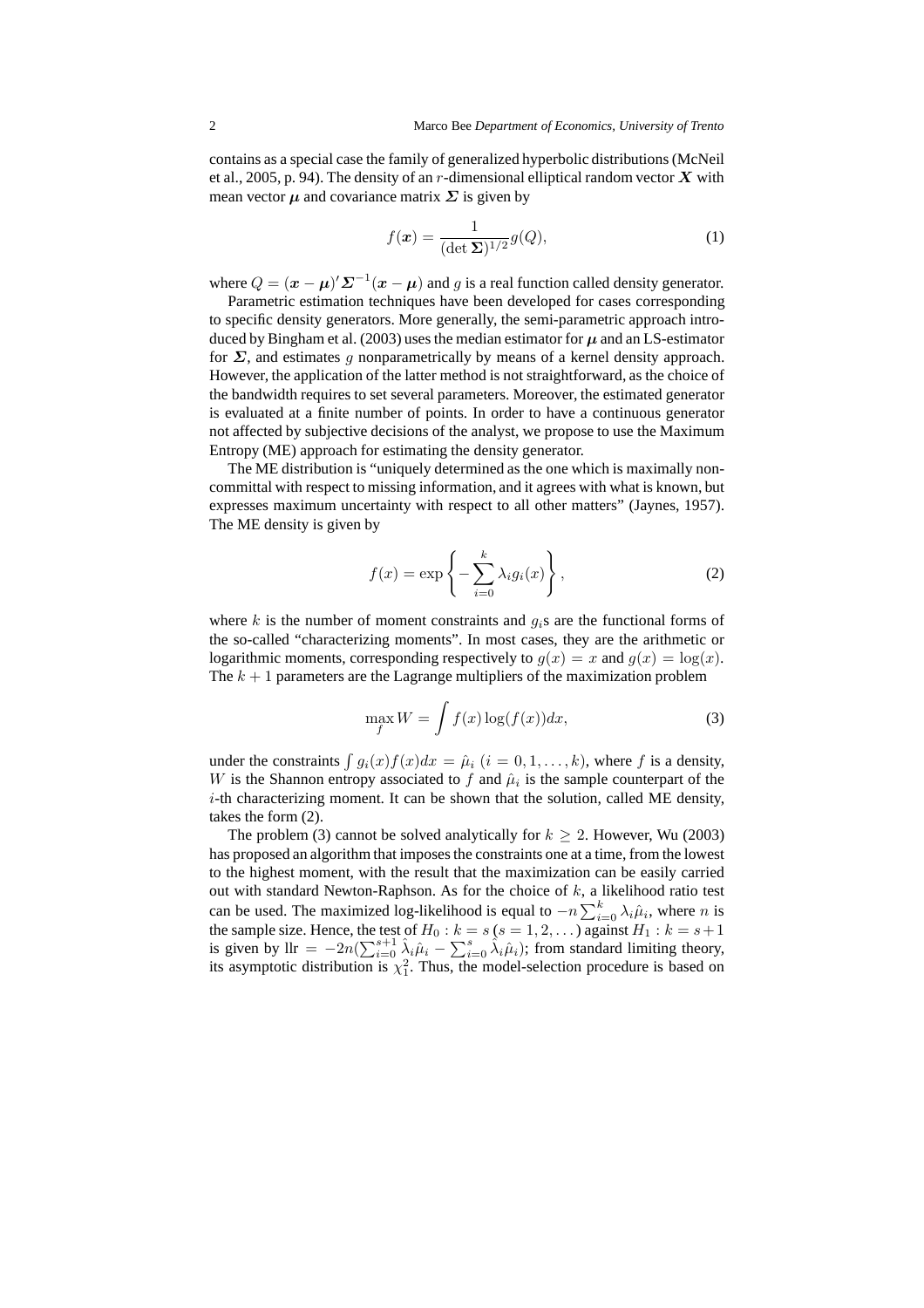the following steps: (a) estimate sequentially the ME density with  $s = 1, 2, \dots$ , (b) perform the test for each value of s, (c) stop at the first value of  $s$  ( $s<sub>0</sub>$ , say) such that the hypothesis  $s = s_0$  cannot be rejected and conclude that the optimal value of k (from now on denoted by  $k^*$ ) is equal to  $s_0$ .

### **3 Application**

It can be shown (Bingham et al., 2003) that the Value at Risk (VaR) at coverage level  $\alpha$  for (1) is given by:

$$
VaR_{\alpha} = \mathbf{x}'\boldsymbol{\mu} - h(\alpha)\sqrt{\mathbf{x}'\boldsymbol{\Sigma}\mathbf{x}},
$$

where  $h(\alpha)$  is the 1 − 2 $\alpha$  quantile of  $R_rB$ , with  $B^2 \sim \text{Beta}(1/2, (r-1)/2)$  and

$$
f_{R_r^2}(u) = (\pi^{r/2}/\Gamma(r/2))u^{r/2-1}g(u).
$$
 (4)

Moreover, B is independent from  $R_r$ . It can also be shown that  $f_{R_r^2}$  is the density of the r.v.  $(X - \mu)' \Sigma(X - \mu)$ , so that we use observations  $(x_i - \hat{\mu})' \hat{\Sigma}(x_i - \hat{\mu})$ for estimating  $f_{R_r^2}$  via the ME method and invert (4) to obtain an estimate of the generator. For comparison purposes, we also estimate  $f_{R_r^2}$  by means of a kernel density (KD), as proposed by Bingham et al. (2003). In this case, setting all the inputs is rather involved (Bingham et al., 2003, Sect. 4.2).

If  $x_\alpha$  is the  $(1-2\alpha)$ -quantile of  $R_rB$ ,  $x_\alpha^2$  is the  $(1-2\alpha)$ -quantile of  $Z = R_r^2B^2$ . Thus, if we were able to find the density of  $Z$ , we could compute the VaR explicitly. Unfortunately, both when  $g$  is the ME density and when it is KD, the integral cannot be solved explicitly. Thus, we resort to Monte Carlo simulation. For simulating  $R_r$ we use the inverse distribution function method. As the ME cdf is not available in closed form, we compute it by means of standard numerical integration techniques.

As for the parametric part of the model, the estimates are the same used by Bingham et al. (2003), i.e.  $\hat{\mu} = \text{median}(x_i)$  and  $\Sigma$  given by the LS-estimator. We implement the model on a four-dimensional portfolio consisting of the Dow Jones, Dax 30, CAC 40 and Nikkei 225 log-returns and a two-dimensional portfolio formed by the Nasdaq composite and Tecdax indexes. For the former, the time horizon is Jan. 1, 1997 to Jan, 31, 2012, whereas for the latter it is Jan. 1, 1998 to Jan, 31, 2012.

The generator must be monotonic, and, in general, neither the ME nor the KD estimate are. To this aim, we smooth them by means of a monotone regression method based on the Generalized Pooled-Adjacent-Violators Algorithm (Härdle, 1990, Sect. 8.1). Fig. 1 shows the estimated generators. In both cases, they are very close to each other, but the ME-based generator is smoother. VaR estimates are shown in Table 1. It is clear that the two methods give essentially the same results.

Two main conclusions can be drawn: the method is robust, as different ways of estimating the generator produce the same results, and the ME-based generator estimation method is preferable, as it requires essentially no input from the user.